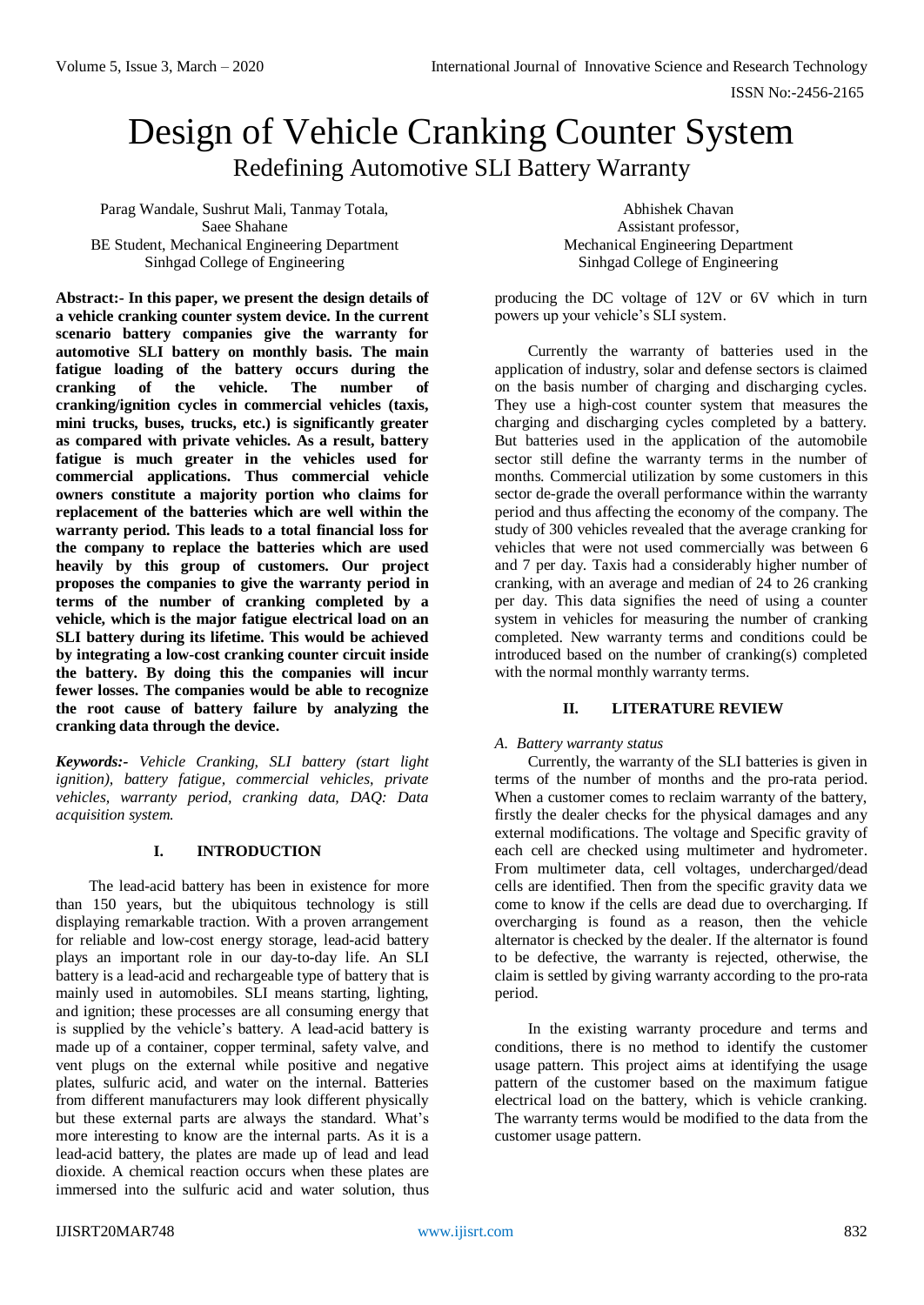#### *B. Starter motor and its effect on battery*

An internal combustion engine requires the following criteria to start and continue running-The combustible mixture, compression stroke, a form of ignition, the minimum starting speed (about 100 rev/min). To produce the first three of these, the minimum starting speed must be achieved. This is where the electric starter comes in. The ability to reach this minimum speed is again dependent on several factors.



Curves of a 12 V 0.9 kW starter using the maximum size battery of 55 Ah, 255 A

Fig 1:- Starter motor and battery characteristics( Automobile Electronics by Tom Delton)

Information on particular starters is provided in the form of characteristic curves. Figure 1 shows the details for a typical light vehicle starter motor. The graph tells that the current consumption of the starter motor can reach between 200 to 400 Amps. This can be classified as a fatigue electrical load on the battery. There is a voltage drop associated with such a high load which again increases the current drained through the battery.

| Circuit $(12V)$                    | Load                  | Cable drop $(V)$ | <b>Maximum drop</b> (V) |  |
|------------------------------------|-----------------------|------------------|-------------------------|--|
| <b>Lighting Circuit</b>            | <15W                  | 0.1              | 0.6                     |  |
| Lighting circuit                   | >15W                  | 0.3              | 0.6                     |  |
| Charging circuit                   | Nominal               | 0.5              | 0.5                     |  |
| Starter circuit                    | Max.at $20^{\circ}$ C | 0.5              | 0.5                     |  |
| Starter solenoid                   | Pull-in               | 1.5              | 1.9                     |  |
| Other circuits                     | Nominal               | 0.5              | 1.5                     |  |
| Table 1: Maximum Voltage Drop Data |                       |                  |                         |  |

The above table from the book "Automotive Electrical and Electronics Systems" by Tom Denton show typical maximum voltage drops of the vehicle battery due to various loads. The data shows that the voltage drop during cranking (starting) of a vehicle can reach up-to 1.9Volts.

#### *C. Battery failure due to cranking*

Engine cranking is a term used for the turning over or energizing the engine by some exterior force, normally a starter, but in the old days it was a "crank" that was turned by hand. It comes from the "crankshaft" which is the part of

the engine that spins with the pistons and drives them to start and then is driven by them once the engine starts. To start the engine, a minimum starting speed must be achieved. The power to achieve this speed is supplied from the battery. The starter motor consumes power from the battery and rotates the engine crankshaft. As stated in the earlier section, the graph from fig 1.tells that the current consumption of the starter motor can reach between 200 to 400 Amps. This can be classified as a fatigue electrical load on the battery. Currently most of the SLI battery manufacturers are that claiming most battery failure is due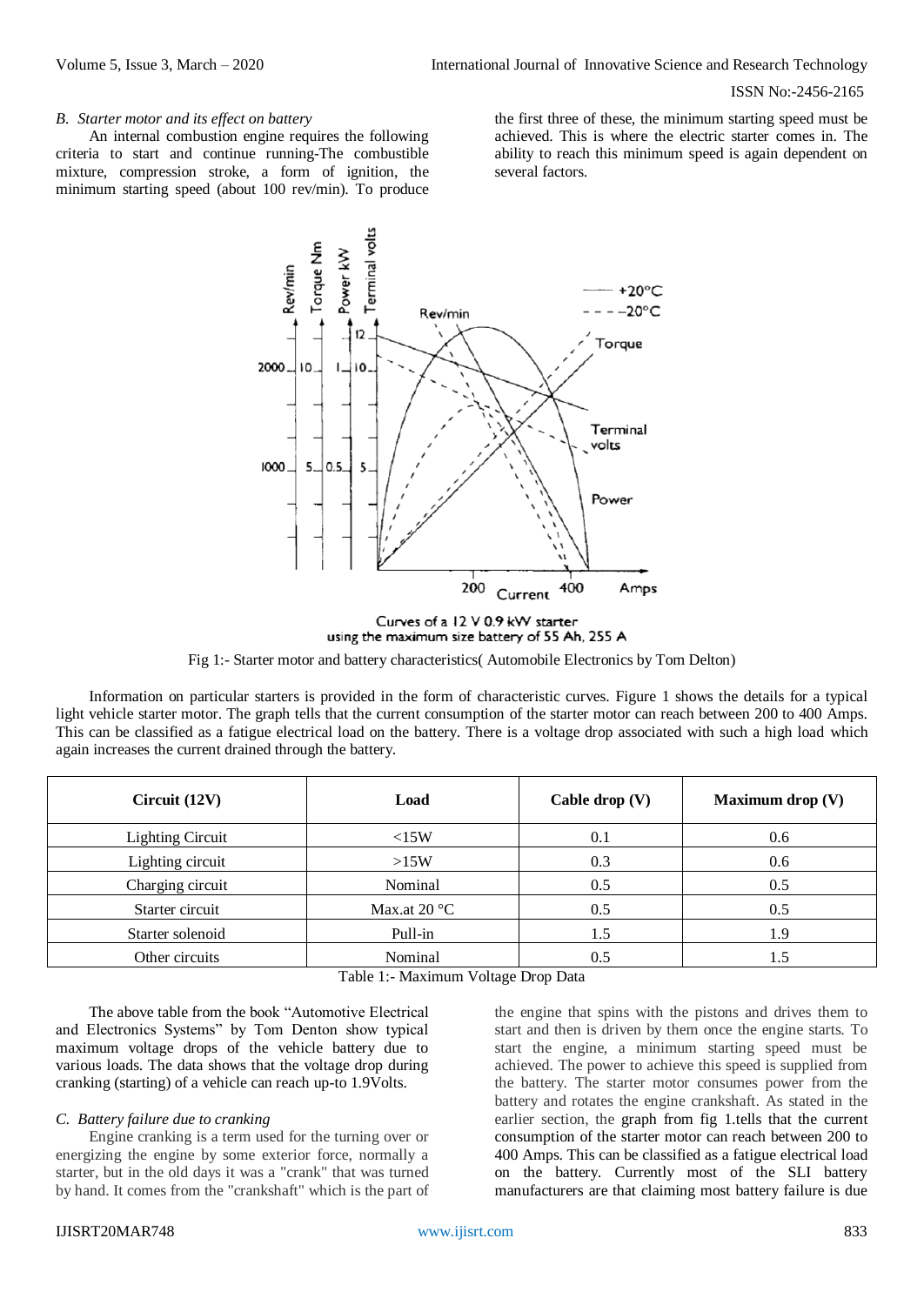to high cranking loads. This project will introduce a cranking counter device to identify the customer usage pattern.

## **III. METHODOLOGY**

The cranking of the vehicle by starter motor is a major electrical load on the battery. The instantaneous voltage of the battery varies as the power requirements of the loads across it changes. The voltage drop for a particular load shows similar nature. The starter motor of a vehicle consumes maximum power than any other electrical component inside the vehicle. This results in a sudden voltage drop across the battery. This drop-in voltage is recovered as soon as the starting load is turned off. So, when the vehicles' engine starts the battery voltage is recovered and the battery starts to charge. Figure 2 shows this drop in voltage measured by a data acquisition system. Clearly this drop in voltage can be identified and measured with the help of a microcontroller by continuously monitoring the battery voltage. Fig 2 shows graphs of instantaneous voltage variation vs. sample number during cranking of the vehicle.



Fig 2:- The graph obtained by DAQ system showing voltage drop during vehicle cranking.

The voltage drop curve shows similar nature at various state of charge of the battery. Using a data acquisition system, the maximum and minimum limits of this voltage drop during vehicle cranking is measured at various state of charge of the battery. The acquired data is cultivated into an algorithm and program which could detect the cranking. A cranking counter device is manufactured which runs the cultivated program to detect the number of vehicle cranking (starts). The device is a small microcontroller that is securely fitted into the battery and connected in parallel. The cranking data acquired by the device can be retrieved at a later stage during battery warranty reclamation.

#### **IV. EXPERIMENTS**

#### *A. Obtaining voltage variation data during vehicle cranking*

This experiment for data acquisition (DAQ) is performed on two vehicles (two-wheelers moped type) Activa2g and Activa5g which use the starter motor for cranking. A DAQ consisting of a voltage sensor, recorder, graph generator and a microcontroller is used to record the instantaneous voltage data during cranking. The obtained graphs for voltage variation are shown in fig. 3 and 4.







Fig 4:- Voltage variation during starting for Activa (5G model)

Such graphs and of voltage variation vs. samples taken are obtained at various SOC (state of charge) of the battery. Along with the graphs, accurate numerical data of instantaneous voltage variation is also obtained by the DAQ. Table 2 and 3 shows this selective and important data obtained during various phases of vehicle status and battery SOC for both vehicles. The data is obtained until 30% SOC after which the battery couldn't supply enough power for the vehicle to crank (start).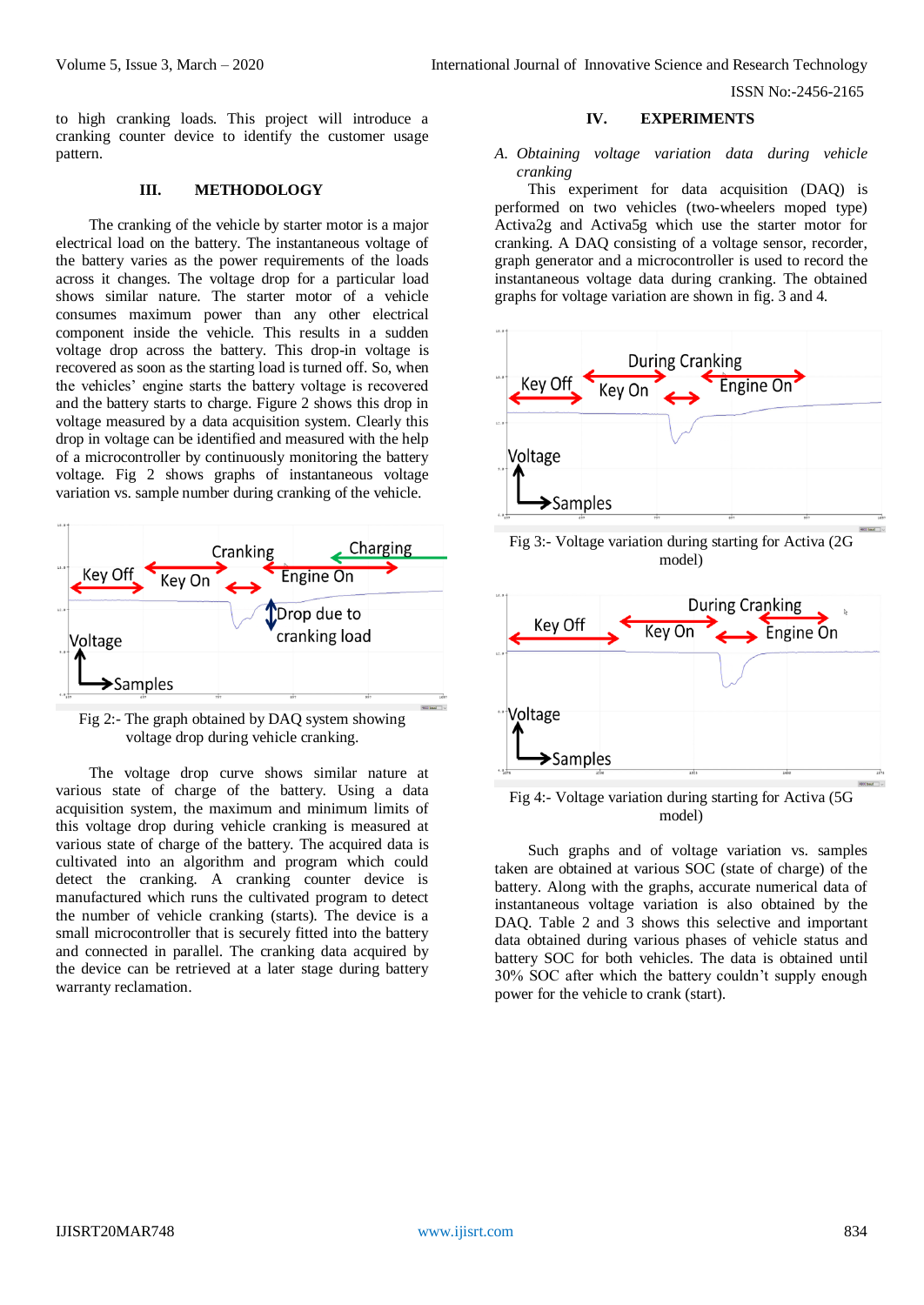|        | <b>VOLTAGE (VOLTS) 2G</b> |               |                        |                       |
|--------|---------------------------|---------------|------------------------|-----------------------|
| SOC(%) | <b>KEY OFF</b>            | <b>KEY ON</b> | <b>DURING CRANKING</b> | <b>AFTER CRANKING</b> |
| 100%   | 13.25                     | 13.19         | 11.38                  | 13.75                 |
| 90%    | 13.1                      | 12.92         | 11.12                  | 13.22                 |
| 80%    | 12.96                     | 12.93         | 10.83                  | 12.95                 |
| 70%    | 12.81                     | 12.52         | 10.91                  | 12.77                 |
| 60%    | 12.55                     | 12.39         | 10.82                  | 12.52                 |
| 50%    | 12.39                     | 12.24         | 10.3                   | 12.42                 |
| 40%    | 12.31                     | 12.29         | 10.3                   | 12.3                  |
| 30%    | 12.15                     | 12            | 9.1                    | 11.94                 |

Table 2:- Voltage and SOC for Activa2g

|       | <b>VOLTAGE (VOLTS) 5G</b> |               |                        |                       |
|-------|---------------------------|---------------|------------------------|-----------------------|
| SOC(% | <b>KEY OFF</b>            | <b>KEY ON</b> | <b>DURING CRANKING</b> | <b>AFTER CRANKING</b> |
| 100%  | 12.96                     | 12.73         | 11.21                  | 12.8                  |
| 90%   | 12.84                     | 12.71         | 11.19                  | 12.7                  |
| 80%   | 12.74                     | 12.62         | 10.74                  | 12.6                  |
| 70%   | 12.56                     | 12.47         | 10.48                  | 12.54                 |
| 60%   | 12.42                     | 12.31         | 10.34                  | 12.16                 |
| 50%   | 12.24                     | 12.18         | 9.88                   | 12.16                 |
| 40%   | 12.06                     | 11.93         | 9.42                   | 12                    |
| 30%   | 11.87                     | 11.73         | 8.44                   | 12                    |

Table 3:- Voltage and SOC for Activa 5g

This graphical data obtained are compared to verify the agreement between the data of the two similar vehicles. The graphs of voltage during various vehicle statuses (vehicle off, key on before ignition, during ignition, after ignition) vs. sample number are plotted for both the vehicles for comparison purposes. Below figures 5, 6, 7 show the voltage drop graph (due to cranking) comparison to verify the similar nature of drop which could be identified by programming a microcontroller.



Fig 5:- Figure showing the location of the comparison window

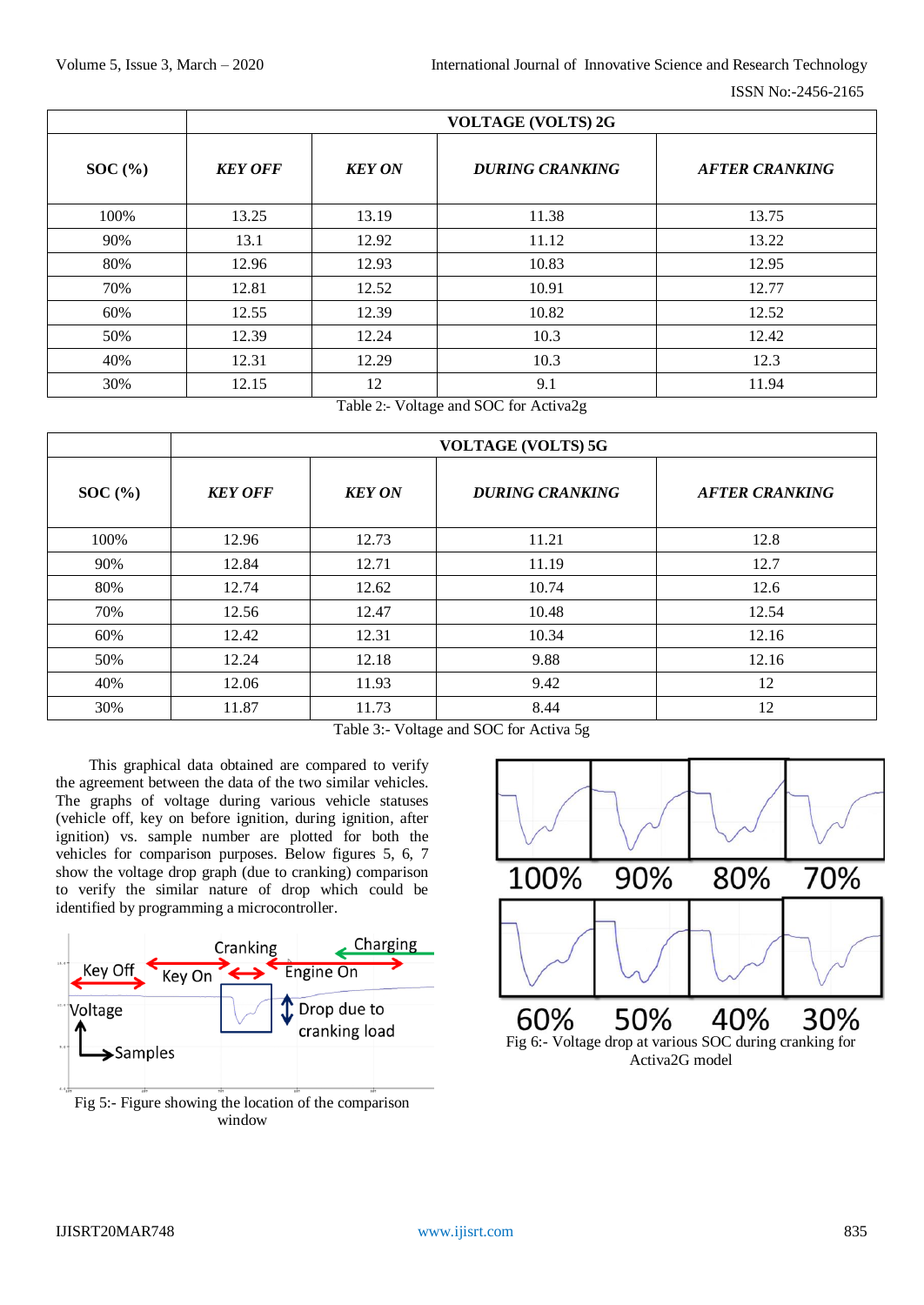

### *A. The conclusion from data acquired*

From the graphs of cranking voltage drop plotted, it is concluded that-

- $\triangleright$  The pattern of the voltage variation during cranking at any state of charge of the battery remains similar irrespective of the vehicle model. This indicates that a common device (counter) can be designed to detect and count the number of cranking of the vehicle
- $\triangleright$  This data can be cultivated into an algorithm and program which could be used to detect the vehicle cranking
- $\triangleright$  A microcontroller could be programmed to accurately and precisely count the vehicle cranking and retrieve the data while warranty reclamation
- $\triangleright$  Battery warranty could be given in terms of number of cranking cycles

# *B. Device Design*

A cranking counter device is designed, manufactured and tested on these two vehicles. Fig 8 shows the counter circuit diagram. The circuit consists of three parts-

- $\triangleright$  The counter device resides in the battery.
- $\triangleright$  The data retrieval device which the company uses to extract counting data from the batteries which come for warranty reclamation.

 $\triangleright$  The SLI battery itself.

The counter device is connected in parallel to the vehicle's battery and packed inside the battery while battery manufacture. The power for the microcontroller is extracted from the battery itself so there is no need for external power supply. The power consumption of the microcontroller remains negligible.



Fig 8:- Cranking counter device circuit schematic

The device uses an IC Atmega8A series low-cost microcontroller working on 5V logic. A 5V voltage regulator (LM7805) helps power the microcontroller through the vehicle's battery. The in-built ADC converter from the IC Atmega8A is used to sense the vehicle battery's instantaneous voltage through a voltage divider. The program logic which is into the microcontroller scans the voltage variation data to detect the cranking. There is also a provision of EEPROM memory (Electrically Erasable Programmable Read-Only Memory) into the microcontroller IC for data retention purposes in case the battery becomes dead and could not power up the device. The data can be retrieved at the company or dealership when the battery comes for warranty reclaim.

The technical details of the device components are shown in Table 4. Device components of the data retrieval device are listed in table 5.

| <b>Component</b>  | <b>Specifications</b>    |
|-------------------|--------------------------|
| Voltage Divider   | $50$ ohm $\times$ 3      |
| Atmel IC Atmega8A | 8A (28pin)               |
| Capacitors        | $(1nF*1,22pF*2,100nF*1)$ |
| Disc Capacitor    | $0.5$ uF                 |
| Circuit Board     | Small                    |
| Regulator 5V      | 5V                       |
| Crystal           | 16MHz                    |
| Pins (Connector)  | 8 Qty.                   |
|                   |                          |

Table 4:- Components of Counter Device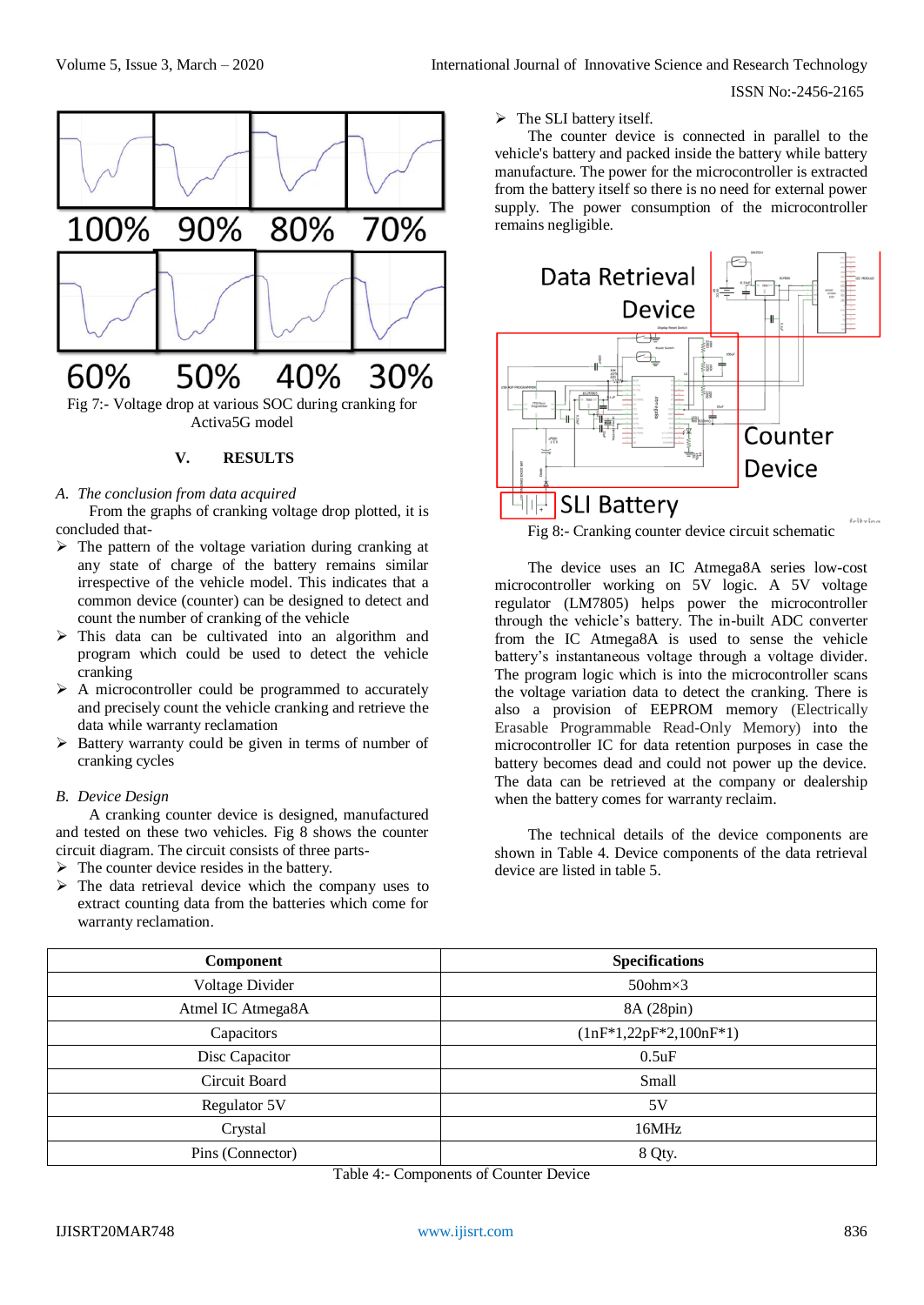| <b>Component</b>                | Quantity    |
|---------------------------------|-------------|
| 16*2 Digital Display            |             |
| <b>Reset Button</b>             | ◠           |
| External 9V supply              |             |
| <b>I2C Communication Device</b> |             |
| Circuit Board                   | $1$ (small) |
| 7805 Regulator 5V               |             |
| Pins (Connector)                | Qty.        |

Table 5:- Data Retrieval Components of Device

# *C. Programming Language*

Arduino IDE is chosen for programming the Atmel IC Atmega8A series microcontroller. Arduino is an opensource language that eliminates the licensing issues and its platform provides abundant support. This is also the recommended language for coding the microprocessor. The algorithm and program prepared are suitable for counting ignitions of any vehicle using a starter motor. The program monitors the voltage variations of the battery and detects the ignition cycle through the algorithm. The program has the provision to send the counting data to the data retrieval device through I2C communication lines. I2C communication is selected due to its simple two-wire interface for data transfers. The acquired data is saved into the microcontroller memory. The program remains active through the life of the battery. It only detects, counts vehicle cranking and the use of battery for other power sources does not have any effect on the counts.

# *D. Device Compatibility*

The cranking counter device can be used with any vehicle using a starter motor for starting purposes. This also means that it can be used with four-wheeler as well as twowheeler vehicles (petrol and diesel) as long as they use starter motor. The programming remains the same for a particular vehicle model class. Only programming parameters need to be changed for different vehicle models while the logic and program remain the same for each vehicle. The device is equipped with the power conversion circuits so that it could be installed in batteries if any capacity. These features make this device suitable for universal usability.

# **VI. SUMMARY**

According to the study of transportation research board, survey and data acquired by the company, frequent start, and restart of any vehicle degrades battery life and performance. Many commercial vehicles need frequent replacement of batteries.

Currently, the warranty is defined in terms of the number of months. We aim to replace existing warranty terms with the number of cranking a battery can sustain. The cranking counter device is used to identify and count the number of cranking. The battery manufacturer/dealer will have the power to access the counting data through the data retrieval device. Based on the counted data by the counter device, the warranty claim will be settled.

# **VII. CONCLUSION**

- $\triangleright$  Frequent cranking deteriorates the performance and life of the battery. The maximum number of cranking in the commercial sector of the vehicle has a high frequency of warranty claims.
- DAQ setup which consists of a voltage sensor and microcontroller is used to determine the instantaneous voltage variation data of the battery and know the limits of voltage drop while cranking. This data is used to cultivate an algorithm and program for the microcontroller.
- Atmega IC 8A microcontroller is programmed to count the total number of cranking of a vehicle.
- $\triangleright$  The low cost and universal usability of the device make it profitable for the company.

# **ACKNOWLEDGMENT**

We would like to show our gratitude to Professor Abhishek Chavan, our project supervisor for valuable and constructive suggestions during the planning and development of the project. We would like to thank Mr. Yogesh Wagh of Exide Industries Limited for the assistance provided with the collection of data, useful recommendations for the construction of the device. His willingness to give his time so generously has been very much appreciated.

# **REFERENCES**

- [1]. M. J. Piernas Muñoz and E. Castillo Martínez, "Introduction to batteries," *SpringerBriefs Appl. Sci. Technol.*, no. December, pp. 1–8, 2018.
- [2]. PowerThru, "TECHNICAL PAPER LEAD ACID BATTERY working – LIFETIME STUDY Valve Regulated Lead Acid ( VRLA ) Batteries Factors affecting battery life ," *Tech. Pap.*, pp. 1–13, 2012.
- [3]. M. D. L. Paul R. Windover, Russel J. Owens, Terry M. Levinson, "Stop and Restart effects on modern vehicle starting system components," *Argonne Natl. Lab.*, 2015.
- [4]. T. Denton, "Automobile electrical and electronic systems, fourth edition," *Automob. Electr. Electron. Syst. Fourth Ed.*, pp. 1–740, 2013.